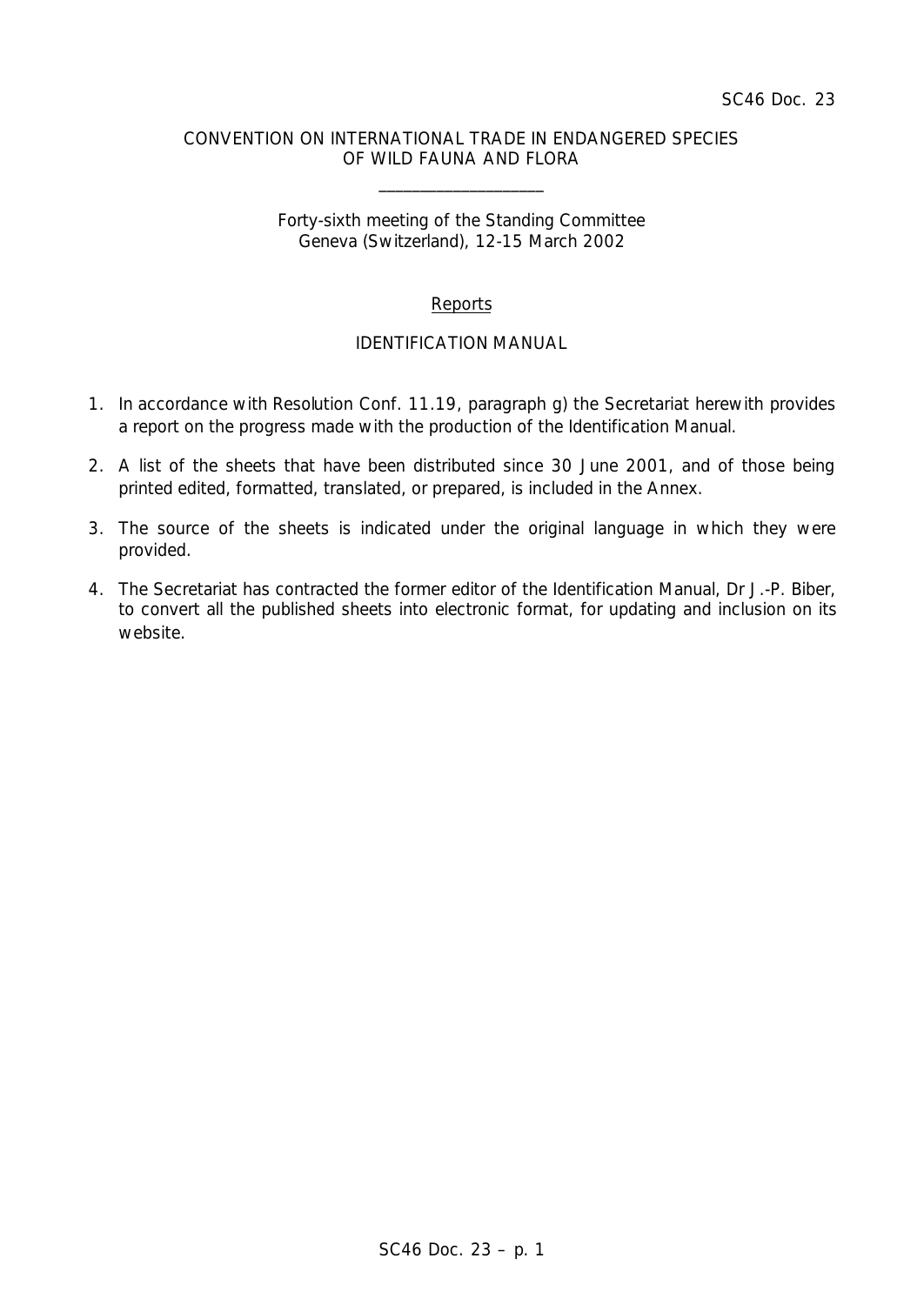SC46 Doc. 23 - p. 2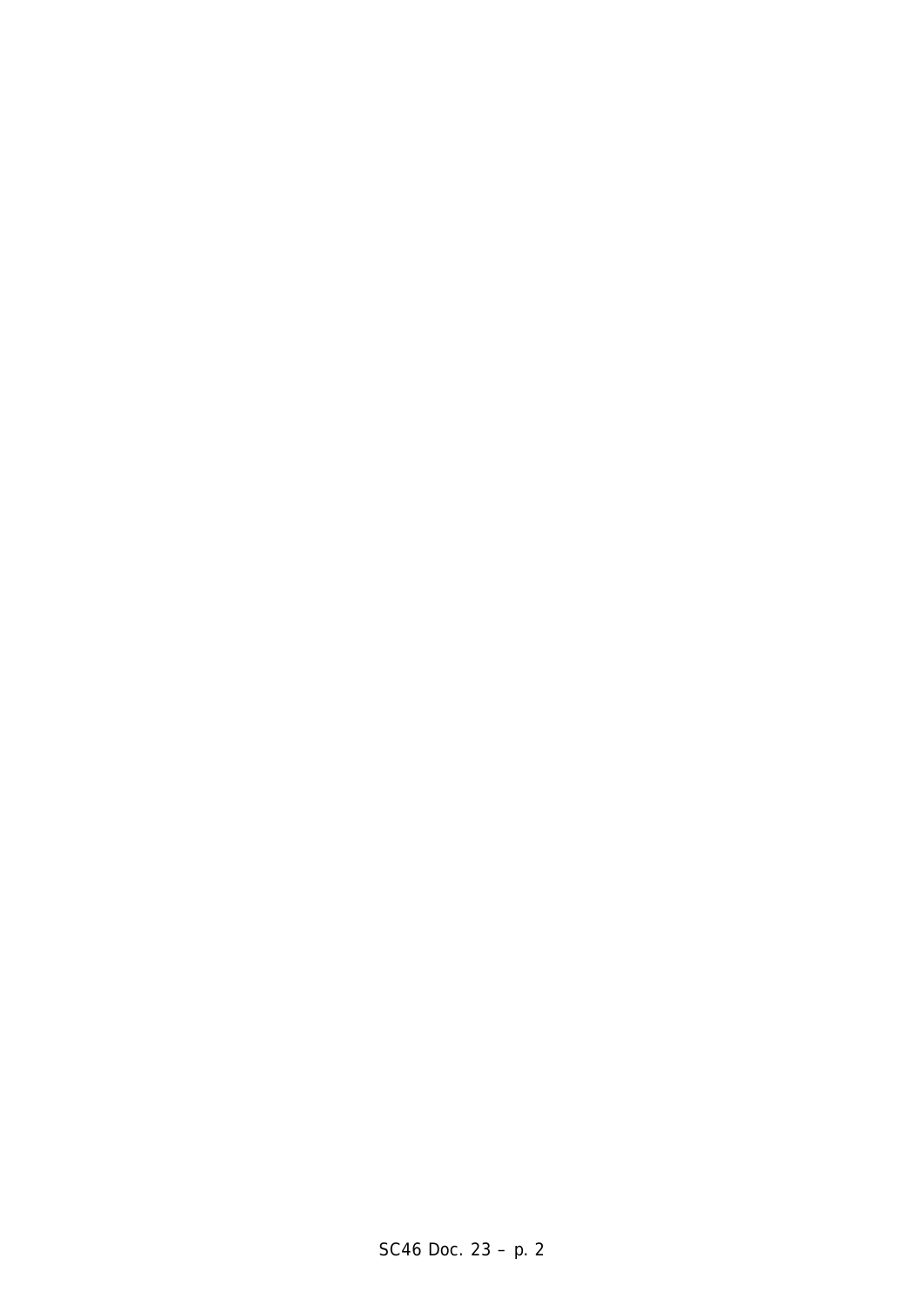#### Identification Manual sheets sent to the Parties since 30 June 2001

#### Fauna

#### English

Accipitridae: 1 species (provided by Switzerland)

*Cetorhinus maximus*: 5 pages (provided by the United Kingdom)

#### French

Accipitridae: 42 species

*Cetorhinus maximus*: 5 pages

#### Flora

#### French

Timber identification: Introduction (24 pages) plus 6 species

#### Identification Manual sheets, currently with the printers, to be sent in February 2002

#### **Fauna**

#### English

Accipitridae: 1 species

Elapidae: 1 species (Management Authority of Australia)

Myobatrachidae: 2 species (Management Authority of Australia)

#### French

Cercopithecidae: general remarks: 2 pages

Procyonidae: general remarks (2 pages) plus 1 species

Equidae: general remarks (2 pages) plus 2 species

Artiodactyla: 16 species

Pittidae: 2 species

Fringillidae: 3 species

Accipitridae: 58 species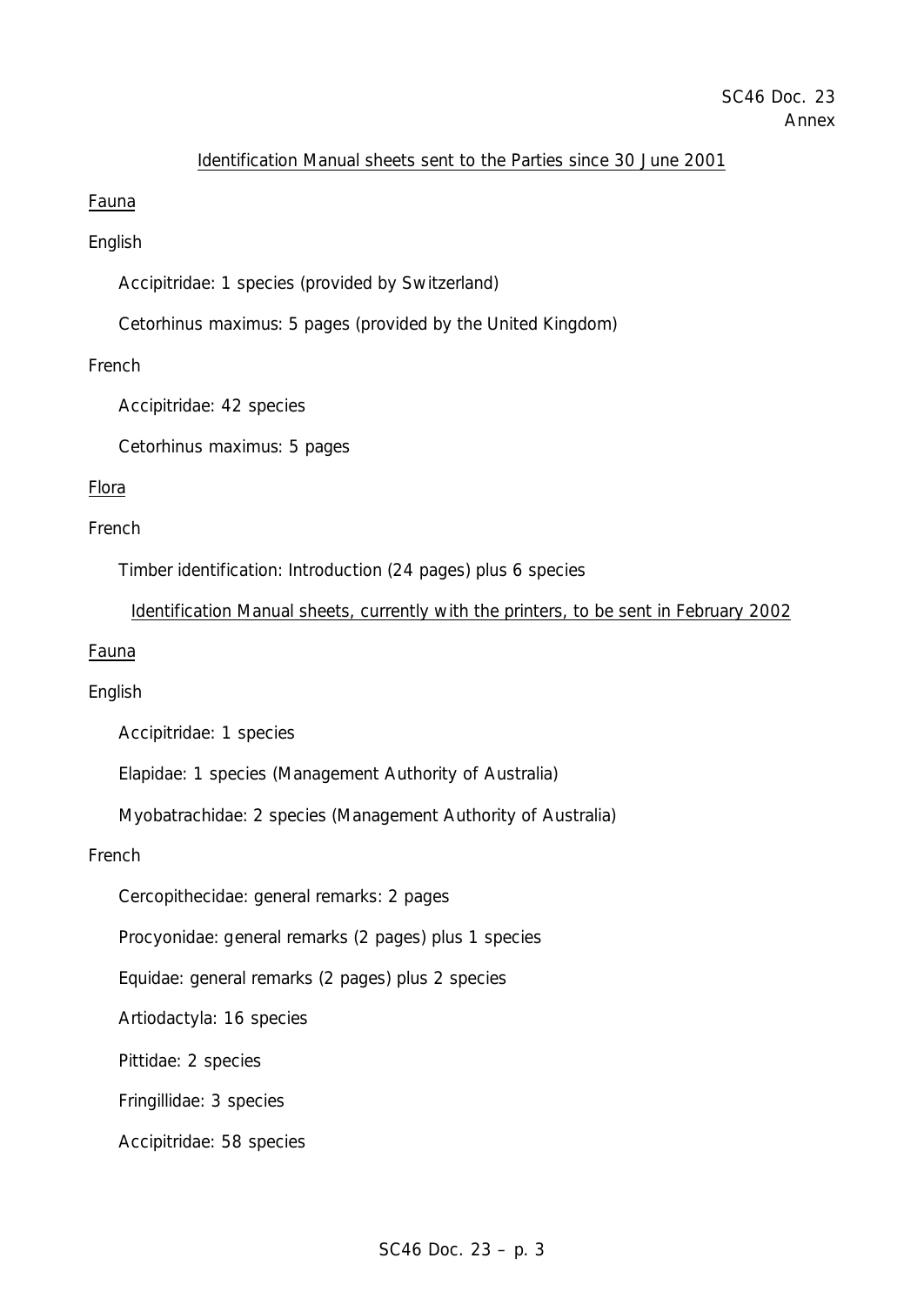#### Flora

English

Appendix-I Cactaceae (Management Authority of Switzerland)

Identification of Cactaceae based on morphological characteristics (ca. 40 pages) in English (prepared under contract with the Secretariat)

Identification of cycads based on leaf characteristics (ca. 20 pages, including colour illustrations) in English and Spanish (provided by the Management Authority of Switzerland)

### Identification Manual sheets requiring editing and formatting

#### Fauna

Chamaeleonidae: about 120 sheets (English and French) (prepared by the Management Authority of Germany)

Accipitridae and other bird families: 25 species (French)

*Chaetophractus nationi*

*Phelsuma* spp.: 35 species (French)

Cordylidae: 23 species (French)

*Cuora* spp.: (key plus six species (Management Authority of Switzerland)

*Carcharodon carcharias* (Management Authority of Australia)

#### Flora

Timber identification: Introduction (24 pages) plus 15 species (Spanish) (provided by the Scientific Authority of Spain in Spanish); 9 species in English and French

Identification of Cactaceae based on morphological characteristics (ca. 40 pages) in French and Spanish (prepared under contract with the Secretariat)

Identification of Cycads based on leaf characteristics (ca. 20 pages, including colour illustrations) in Spanish (provided by the Management Authority of Switzerland)

Medicinal plants: 18 species (17 from the Scientific Authority of Germany, one from the Management Authority of China)